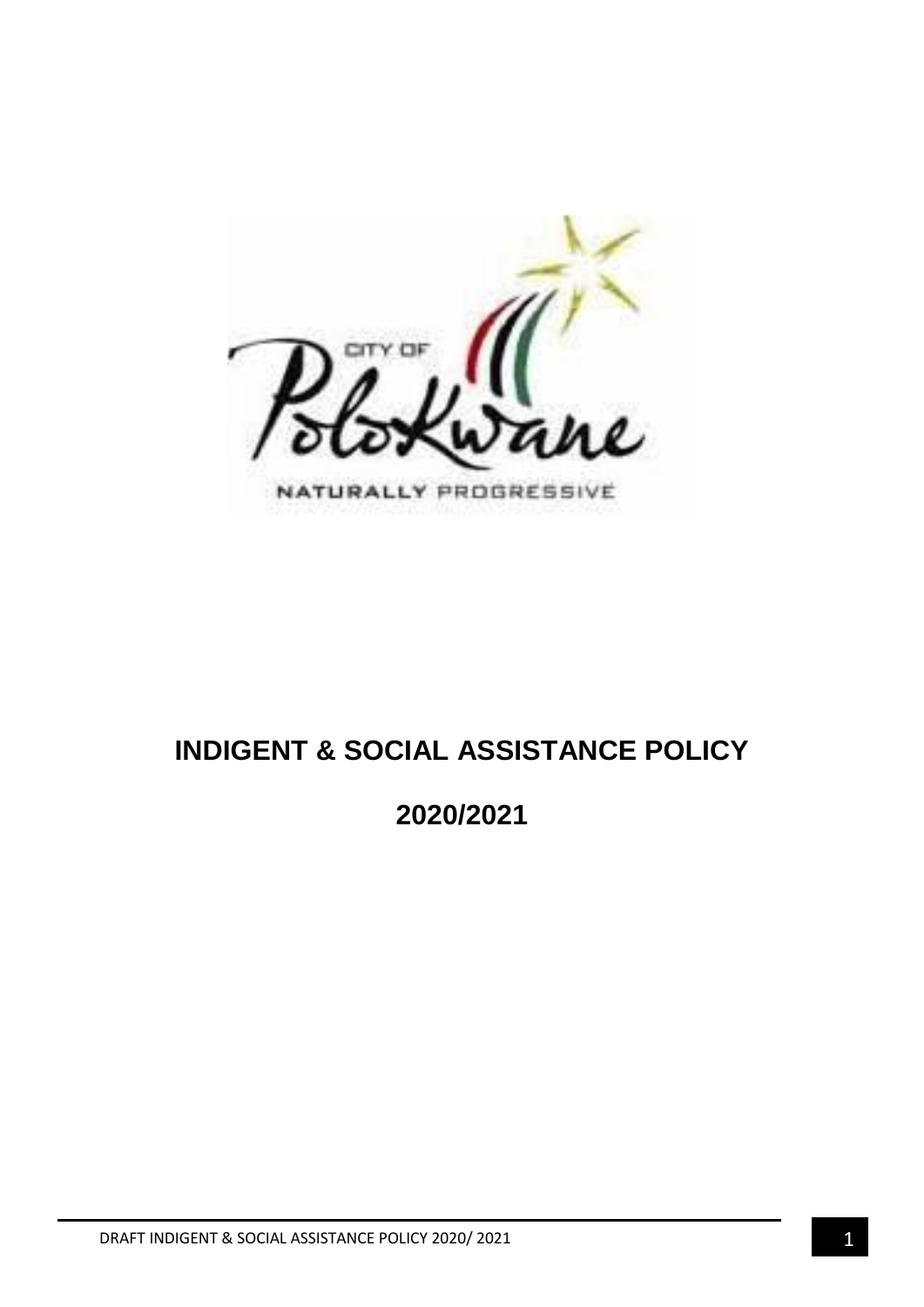## **PREAMBLE**

**Whereas** section 152 of the Constitution of the Republic of South Africa requires the Local government to ensure the provision of services in a sustainable manner, and whereas section 97 of the Municipal Systems Act prescribes that such policy must provide for 'provision for Indigent debtors that is consistent with its rates and tariff policies and any national policy on indigents'.

**Now therefore** the Municipal Council of the Municipality of Polokwane adopts the Indigent Policy as set out in this document.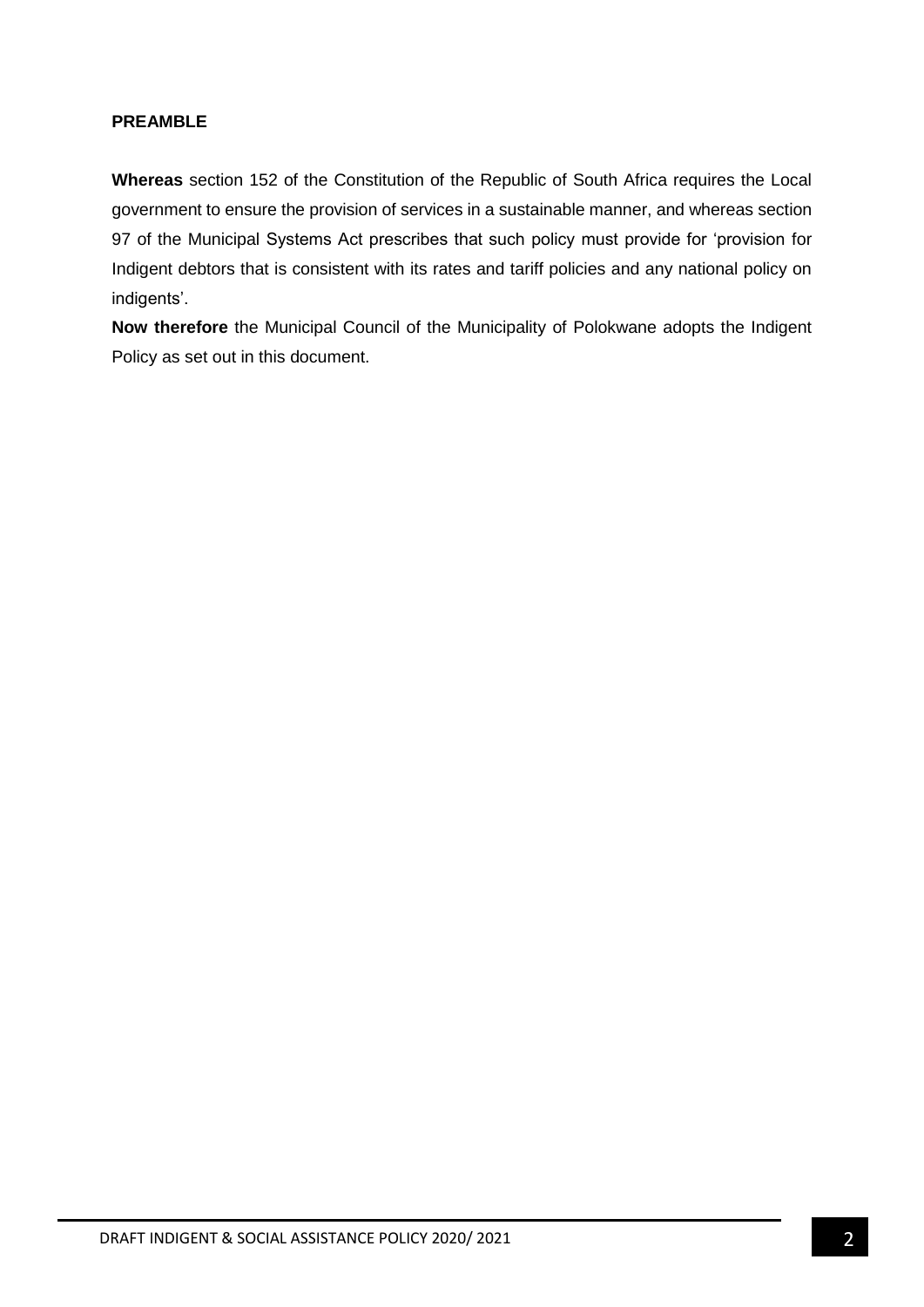## **TABLE OF CONTENTS**

| 13. APPROVAL, COMPLAINT MANAGEMENT & DISPUTE RESOLUTION  8 |
|------------------------------------------------------------|
|                                                            |
|                                                            |
|                                                            |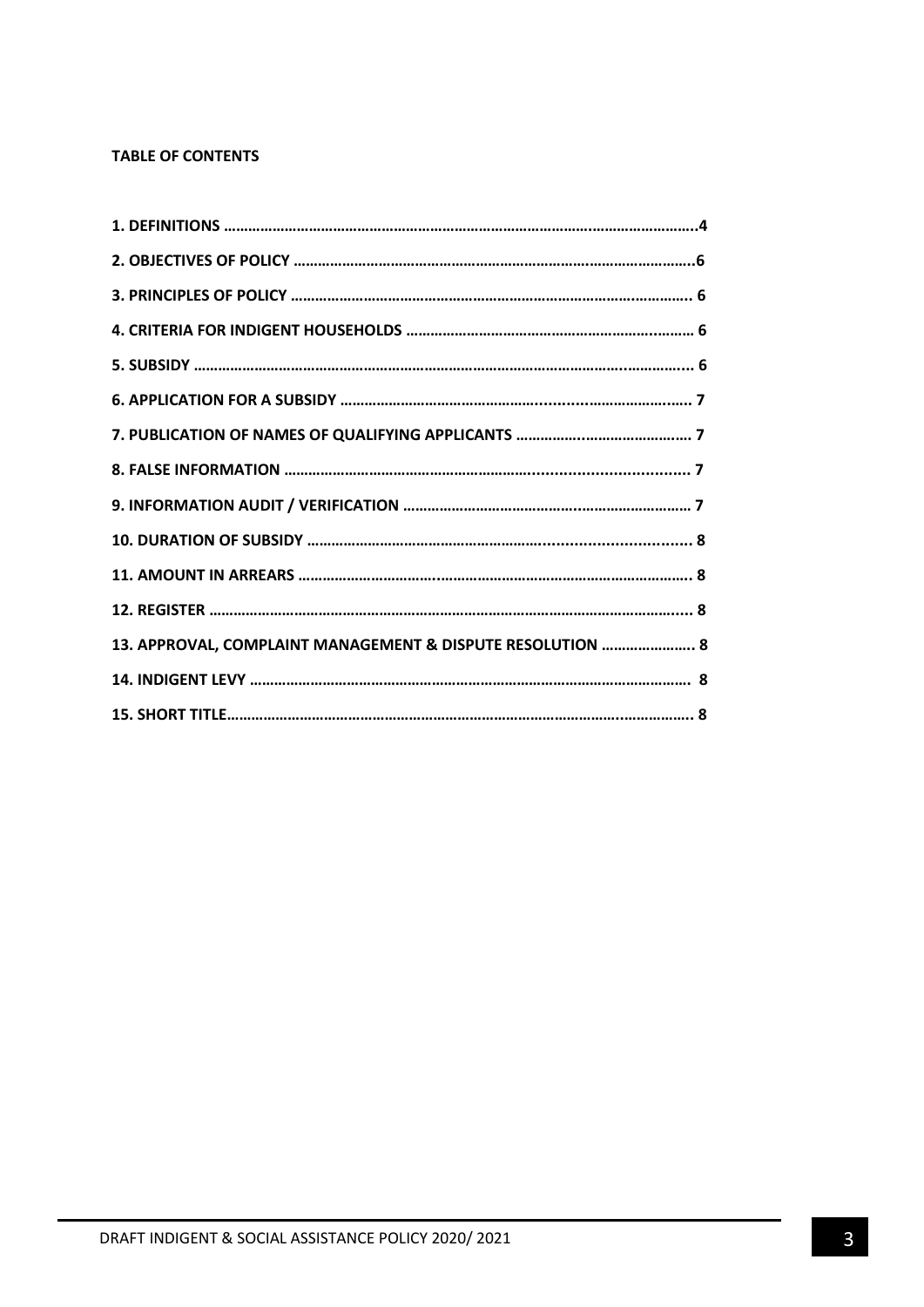## **1. DEFINITIONS**

For the purpose of this policy, unless the context indicates otherwise, any word or expression to which a meaning has been attached in the Act shall bear the same meaning and means:-

| <b>Authorized</b>      | The person or instance legally appointed by the Council to act or to fulfil  |
|------------------------|------------------------------------------------------------------------------|
| representative         | a duty on its behalf.                                                        |
| <b>Basic service</b>   | The amount or level of any municipal service that is necessary to ensure     |
|                        | human dignity and a reasonable quality of life and which, if not provided,   |
|                        | could endanger public health or safety of the environment. For the           |
|                        | purpose of this Policy basic services will be restricted to electricity,     |
|                        | refuse, sewerage, water and any other rebates or exemptions as               |
|                        | approved by Council.                                                         |
| <b>Chief Financial</b> | An officer of the municipality appointed as the Head of the Budget and       |
| <b>Officer</b>         | Treasury Directorate and includes any person acting in such position         |
|                        |                                                                              |
| <b>Council</b><br>or   | A municipal council referred to in section 18 of the Local Government:       |
| <b>Municipal</b>       | Municipal Structures Act, 1998 (Act No. 117 of 1998) and for purposes        |
| <b>Council</b>         | of this policy, the municipal council of the Municipality of Polokwane.      |
|                        |                                                                              |
| <b>Customer</b>        | Any occupier of any property to which the Municipality has agreed to         |
|                        | supply services or already supplies services to, or if there is no occupier, |
|                        | then the owner of the property.                                              |
| <b>Defaulter</b>       | A person who owes money in respect of a municipal account after the          |
|                        | due date for payment has expired.                                            |
| <b>Household</b>       | A Property and all its occupants.                                            |
|                        |                                                                              |
| <b>Interest</b>        | A levy with the same legal priority as service fees and calculated on all    |
|                        | amounts in arrears in respect of assessment rates and service levies at      |
|                        | a standard rate as approved by Council.                                      |
|                        |                                                                              |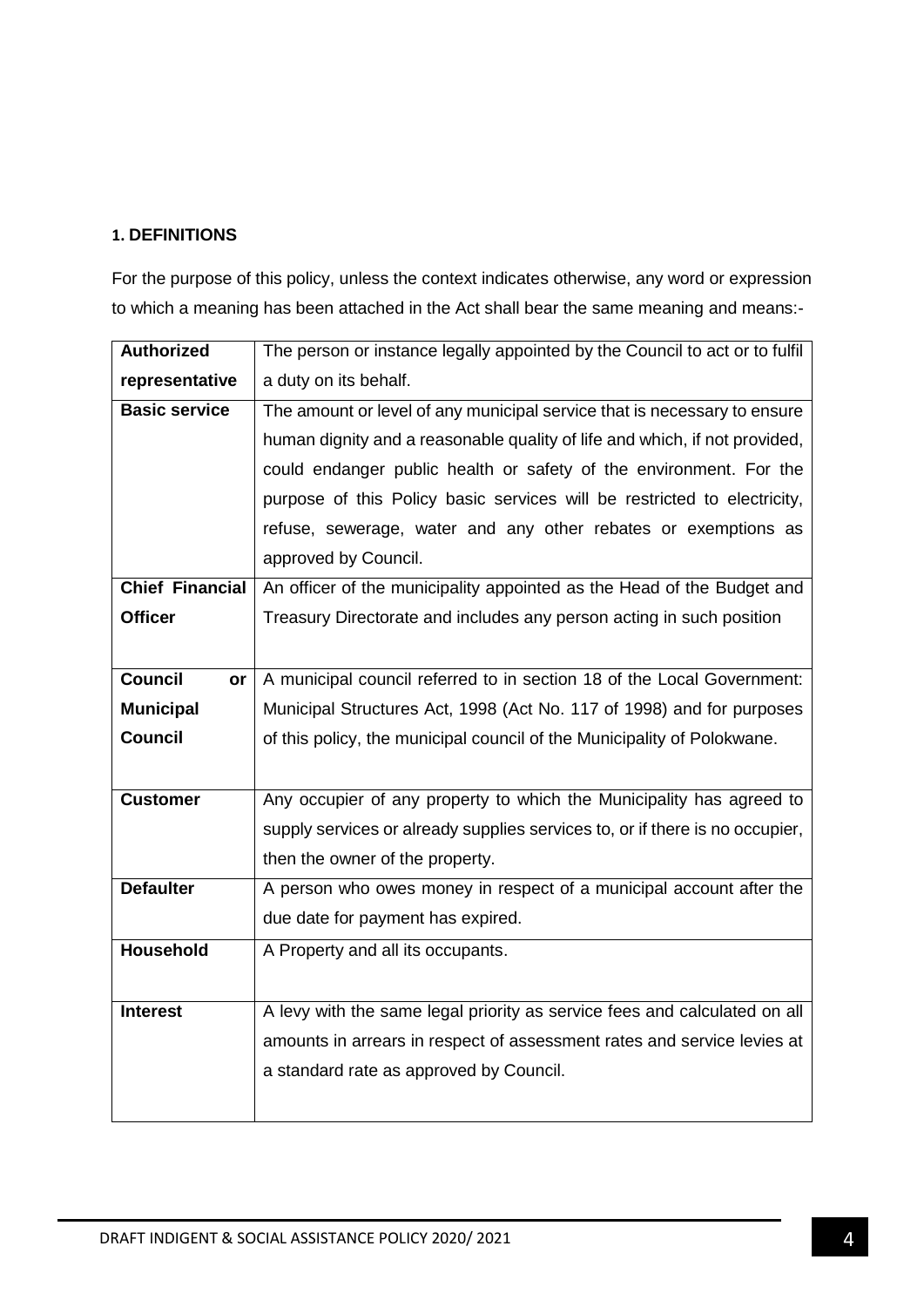| <b>Municipal</b>     | The proper and formal notification by means of a statement of account, |
|----------------------|------------------------------------------------------------------------|
| account<br>or        | to persons liable for monies levied and indicating the net accumulated |
| <b>Municipal</b>     | balance of the account, specifying charges levied by the Municipality. |
| billing              |                                                                        |
| <b>The Act</b>       | The Local Government: Municipal Systems Act, 2000 (Act No. 32 of       |
|                      | 2000) as amended from time to time.                                    |
| Indigent             | A poor / needy household that qualifies and receives benefits in       |
|                      | accordance to this policy.                                             |
| <b>Indigent Levy</b> | A fixed charge payable by qualifying Indigent households levied on a   |
|                      | monthly basis.                                                         |
| <b>Subsidy</b>       | The financial relief granted to qualifying indigent households         |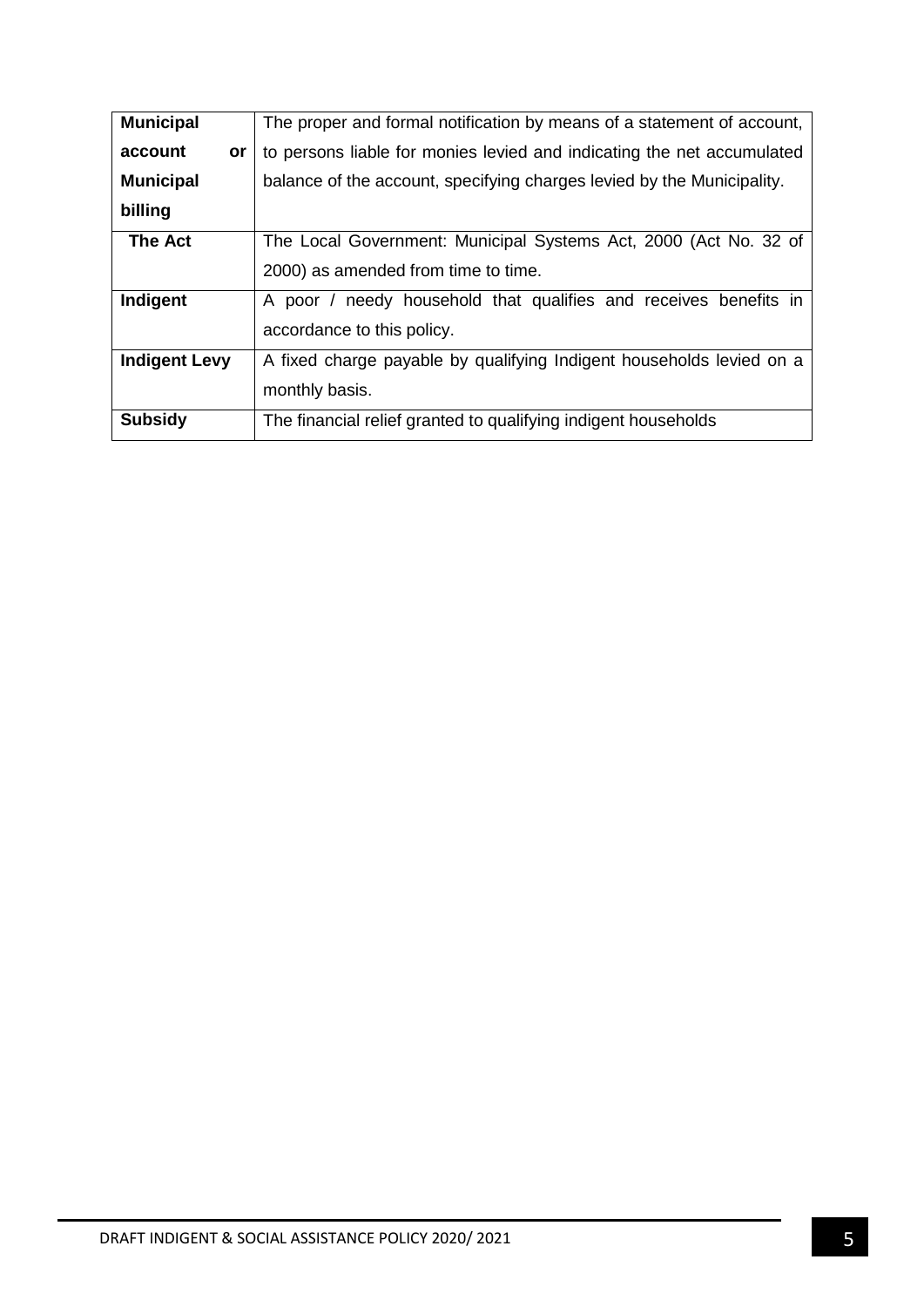## 2. **OBJECTIVES**

The objectives of this Policy are to:-

- a) Provide a framework within which the Municipality can exercise its executive and legislative authority with regard to the implementation of financial aid to indigent and poor households in respect of their municipal account;
- b) Determine the criteria for qualification of Indigent households;
- c) Ensure that the criteria is applied correctly and fairly to all applicants;

## 3. **PRINCIPLES**

- a) The administrative integrity of the Municipality must be maintained at all costs. The democratically elected councillors are responsible for the adoption of the policy, while it is the responsibility of the Municipal Manager to ensure the execution of this policy;
- b) Applicants must complete an official application form, which is to be submitted together with the supporting documents as specified in this policy, where applicable;
- c) The municipality may at its own discretion convert all conventional meters to prepaid services.

## 4. **CRITERIA FOR INDIGENT HOUSEHOLDS**

To qualify as 'Indigent household, a household must comply with the following criteria:-

- a) The total household income may not exceed the sum of two times the amount of state funded social grants plus two child grants currently as determined by the National Treasury of RSA from time to time.
- b) The applicant must be a permanent resident of the property.
- c) The applicant must be a South African citizen.
- d) The applicant who owns more than one property will only be granted Indigent assistance on the property of primary occupation. Polokwane Municipality reserves the right to reverse indigent benefits of an additional property should there be evidence that the applicant has applied for indigent assistance on additional properties.
- e) The applicant may not necessarily be the owner of the property but could also be the occupier including a child headed family. Provided that they meet other requirements.
- f) The Municipality reserves the right to consolidate separate accounts of one property in instances where the owner of the property is deceased.

## 5. **SUBSIDY**

The subsidies below will be funded from the Equitable share contribution received from National Treasury. The subsidies will only be granted to qualifying households to the extent that the above-mentioned funds are available for allocation.

a) The qualifying Indigent households may receive the following subsidy per month.

- <sup>1</sup> 100% rebate of the basic charges for electricity per month
- **100% rebate of the availability charge for sewerage per month**
- **100% rebates on sewer connection charge per month.**
- 100% rebate of the basic charge for refuse removal per month
- <sup>1</sup> 100% rebate of refuse charge per month
- **100% rebate on property rates**
- **100kwh electricity consumption subsidy per month (cumulative on Pre-paid)**
- 50kWh of electricity per month is consumed in urban and 50kWh Eskom supply Area
- 6kl Water consumption subsidy per month (cumulative on Pre-paid)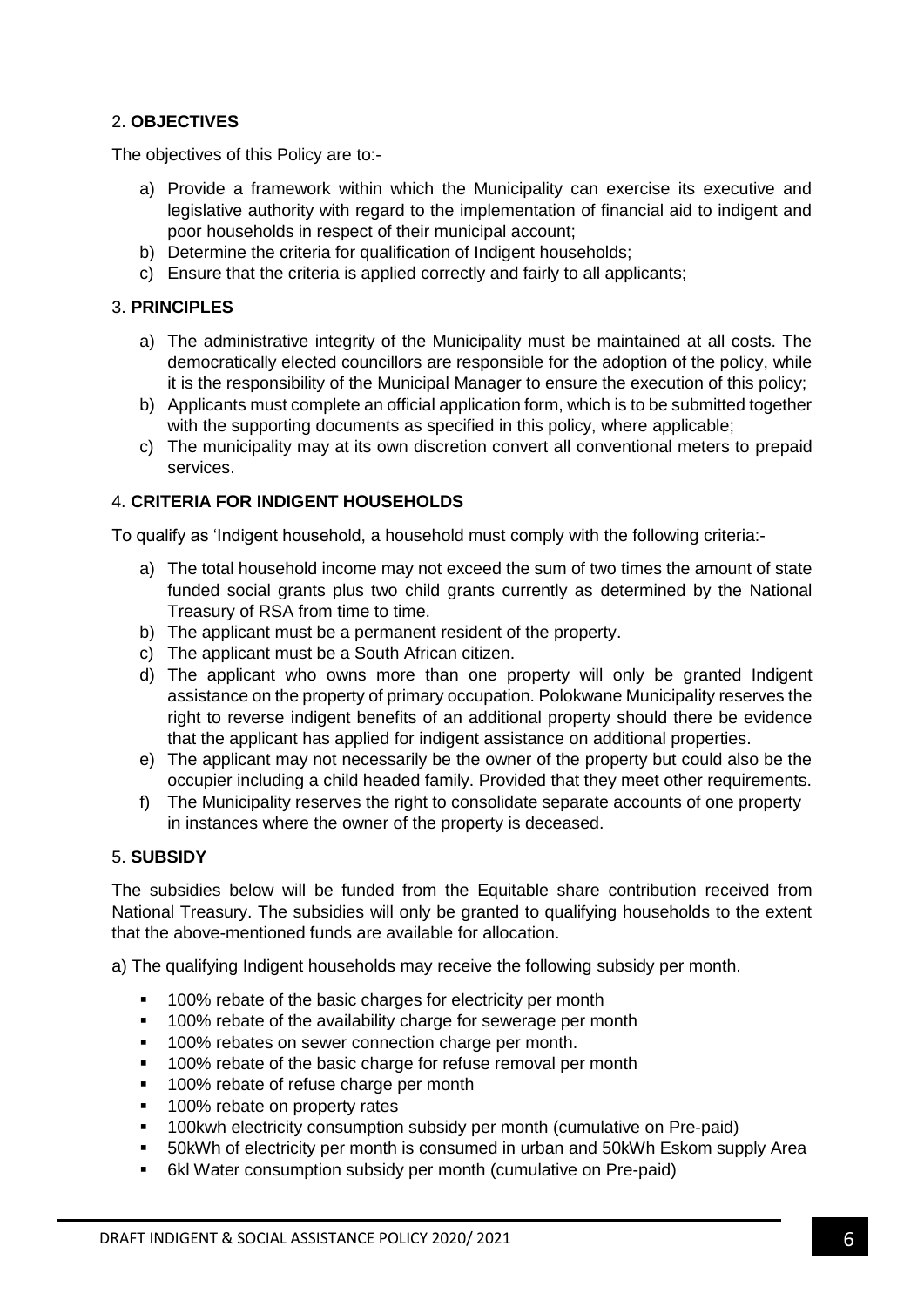b) Other Rural Benefits/subsidy

- **Basic water**
- Other alternative energy
- **Basic refuse removal**
- **Basic sanitation**

c) Exemption may be granted for connection or deposit fees to qualifying indigents or poor household subject to approval by the Chief Financial Officer or Delegate.

## 6. **APPLICATION FOR A SUBSIDY**

The customer may apply in person at a customer care front office, Civic Centre.

The following documents must be submitted with the application form:-

- Certified copy of the applicant's South African identity;
- **Proof of income of the applicant (e.g. a letter from employer/ salary advice/ proof of** pension/ bank statement);
- Written proof of child headed family or letter of authority from a Social Worker, and/or Traditional leader and Ward Councillor where the property is situated;
- Bank statement for the past three month of the applicant and spouse where applicable;
- Any other proof or confirmation/ evidencing the qualification as indigent;
- **EXECTER 1** Letter of Authority in case of deceased persons estate from the magistrate or Master of High Court declaring Executorship, where necessary;
- Marriage certificate for married applicants;
- Sworn Affidavits that Gross household income is less than the threshold set by council and that the information supplied is true and all income is declared;
- The applicant must complete the sworn statement that forms part of the application form; and
- Should the applicant be unable to apply in person, due to medical reasons, his / her application may be certified by a Commissioner of oaths, or a community worker.

## 7. **PUBLICATION OF NAMES OF QUALIFYING APPLICANTS**

The Municipality may publish names and property description of the applicants receiving subsidies in terms of this policy for inspection and objection.

## 8. **FALSE INFORMATION**

A person who provides false information will be disqualified and be denied further participation in the subsidy scheme. In addition, the beneficiary will be held liable for the payment of any incorrect subsidies already granted and legal action, civil or criminal may be instituted against the guilty party/parties.

## 9. **INFORMATION AUDIT/ VERIFICATION**

The Municipality reserves the right to send officials and / or representatives of the Municipality to the household or site of the applicant(s) at any reasonable time, with the aim of carrying out a local verification of the accuracy of the information provided by the applicant(s).

Such audit will be conducted on a continuous basis as and when municipality require.